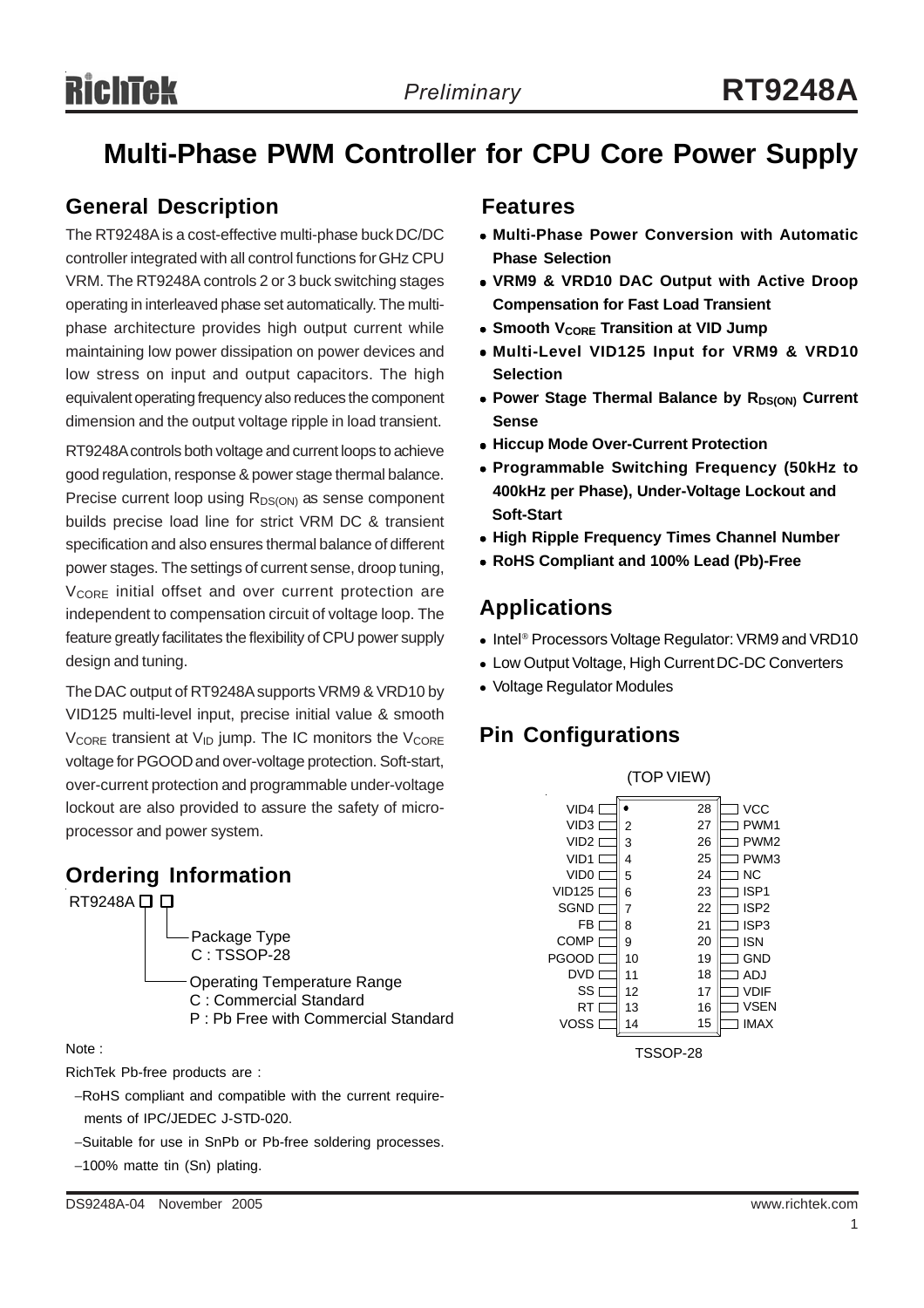## **Typical Application Circuit**

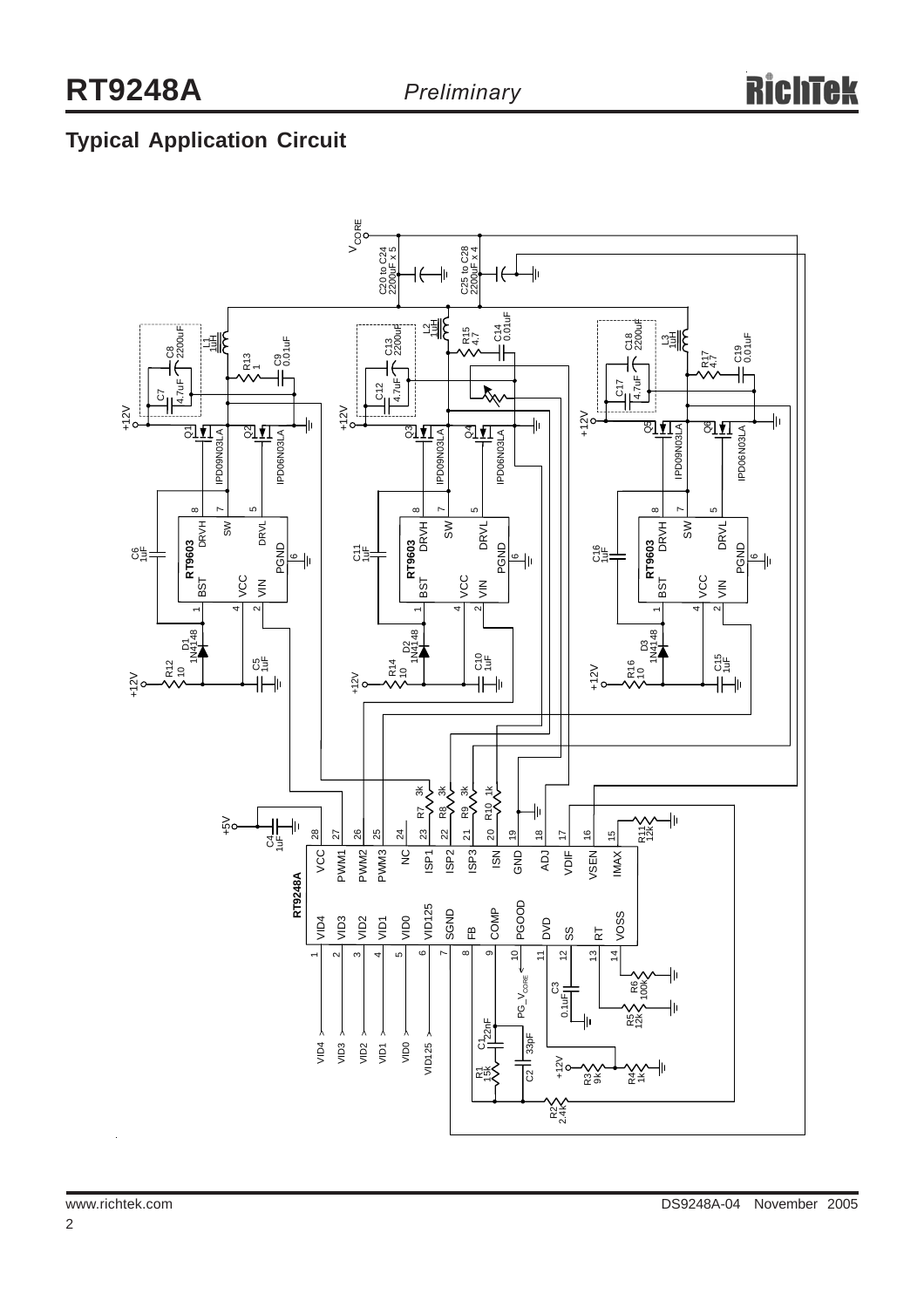### **VID4 (Pin 1), VID3 (Pin 2), VID2 (Pin 3), VID1 (Pin 4), VID0 (Pin 5) & VID125 (Pin 6) Functional Pin Description**

DAC voltage identification inputs. Tie VID125 to GND for VRM9 or to VCC for VRD10. These pins are internally pulled to 3.3V if left open.

### **SGND (Pin 7)**

Connect this pin to the return pin of V<sub>CORE</sub>.

#### **FB (Pin 8)**

Inverting input of the internal error amplifier.

#### **COMP (Pin 9)**

Output of the error amplifier and input of the PWM comparator.

#### **PGOOD (Pin 10)**

Power good open-drain output.

#### **DVD (Pin 11)**

Programmable power UVLO detection or converter enable input.

#### **SS (Pin 12)**

Connect this SS pin to GND with a capacitor to set the soft-start time interval.

#### **RT (Pin 13)**

Switching frequency setting. Connect this pin to GND with a resistor to set the frequency.



#### **VOSS (Pin 14)**

 $V_{\text{CORF}}$  initial value offset. Connect this pin to GND with a resistor to set the offset value.

#### **IMAX (Pin 15)**

Over-Current protection set.

#### **VSEN (Pin 16)**

Power good and over-voltage monitor input. Connect this to the sense pin of  $V_{\text{CORE}}$ .

#### **VDIF (Pin 17)**

This pin is being tied to VSEN pin internally.

#### **ADJ (Pin 18)**

Current sense output for active droop adjust. Connect a resistor from this pin to GND to set the load droop.

#### **GND (Pin 19)**

IC ground.

#### **ISN (Pin 20)**

R<sub>DS(ON)</sub> current sense input from anyone of channel sense components' GND node.

#### **ISP1 (Pin 23), ISP2 (Pin 22), ISP3 (Pin 21)**

R<sub>DS(ON)</sub> current sense inputs for individual converter channels. Tie this pin to the component's sense node.

#### **NC (Pin 24)**

No internal connection.

#### **PWM1 (Pin 27), PWM2 (Pin 26), PWM3 (Pin 25)**

PWM outputs for each driven channel. Connect these pins to the PWM input of the MOSFET driver. For systems which use 2 channels, connect PWM3 high.

#### **VCC (Pin 28)**

IC power supply. Connect this pin to a 5V supply.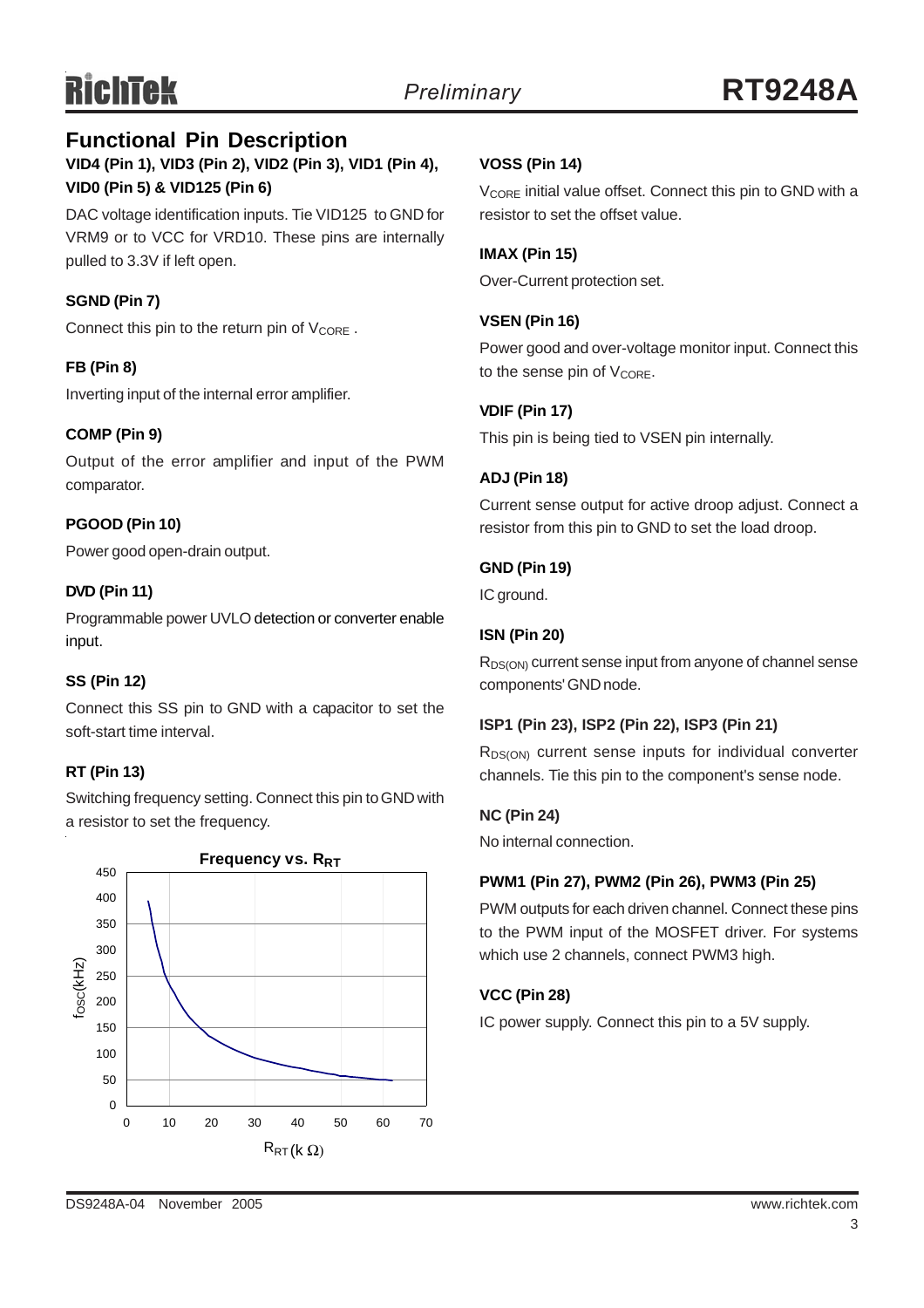### **Function Block Diagram**

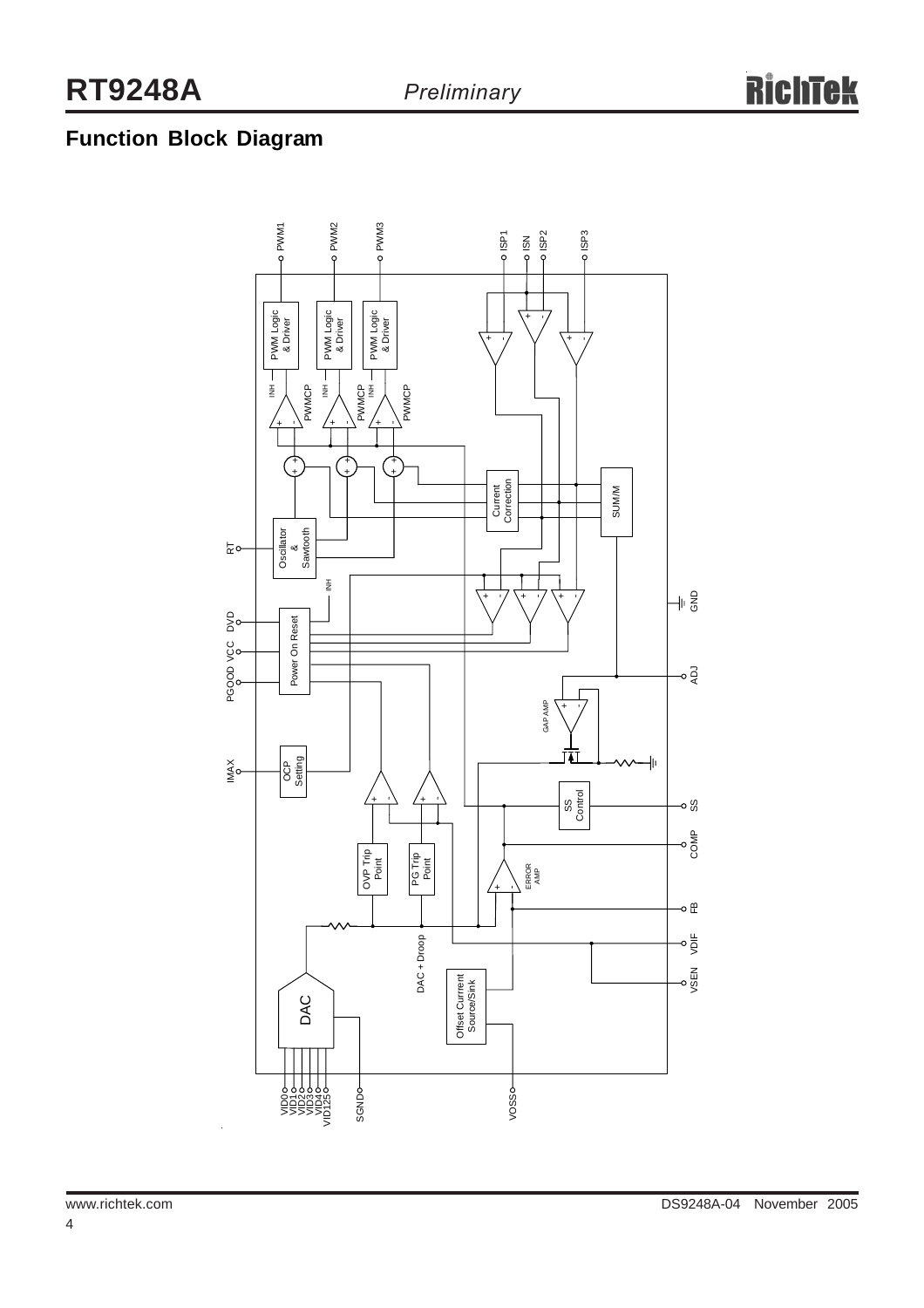|  |  |  | Table 1. Output Voltage Program |
|--|--|--|---------------------------------|
|--|--|--|---------------------------------|

|              |                  | <b>Pin Name</b>  |              |                  | <b>Nominal Output Voltage DACOUT</b> |              |
|--------------|------------------|------------------|--------------|------------------|--------------------------------------|--------------|
| VID4         | VID <sub>3</sub> | VID <sub>2</sub> | VID1         | VID <sub>0</sub> | $VID125 = H$                         | $VID125 = L$ |
| $\mathbf{1}$ | $\mathbf{1}$     | $\mathbf{1}$     | $\mathbf{1}$ | $\mathbf{1}$     | No CPU                               | No CPU       |
| $\mathbf 0$  | $\mathbf{1}$     | $\mathbf 0$      | $\pmb{0}$    | $\mathbf{1}$     | 0.850V                               | 1.625V       |
| $\mathbf 0$  | $\mathbf{1}$     | $\boldsymbol{0}$ | $\mathbf 0$  | $\mathbf 0$      | 0.875V                               | 1.650V       |
| $\mathbf 0$  | $\pmb{0}$        | $\mathbf{1}$     | $\mathbf{1}$ | $\overline{1}$   | 0.900V                               | 1.675V       |
| $\mathbf 0$  | $\mathsf 0$      | $\mathbf{1}$     | $\mathbf{1}$ | $\pmb{0}$        | 0.925V                               | 1.700V       |
| $\pmb{0}$    | $\boldsymbol{0}$ | $\mathbf{1}$     | $\pmb{0}$    | $\mathbf{1}$     | 0.950V                               | 1.725V       |
| $\mathbf 0$  | $\mathbf 0$      | $\mathbf{1}$     | $\mathbf 0$  | $\mathbf 0$      | 0.975V                               | 1.750V       |
| $\mathbf 0$  | $\mathsf 0$      | $\mathbf 0$      | $\mathbf{1}$ | $\overline{1}$   | 1.000V                               | 1.775V       |
| $\mathbf 0$  | $\mathsf 0$      | $\pmb{0}$        | $\mathbf{1}$ | $\pmb{0}$        | 1.025V                               | 1.800V       |
| $\pmb{0}$    | $\boldsymbol{0}$ | $\mathbf 0$      | $\pmb{0}$    | $\mathbf{1}$     | 1.050V                               | 1.825V       |
| $\mathbf 0$  | $\boldsymbol{0}$ | $\pmb{0}$        | $\mathbf 0$  | $\mathbf 0$      | 1.075V                               | 1.850V       |
| $\mathbf{1}$ | $\mathbf{1}$     | $\mathbf{1}$     | $\mathbf{1}$ | $\pmb{0}$        | 1.100V                               | 1.100V       |
| $\mathbf{1}$ | $\mathbf{1}$     | $\mathbf{1}$     | $\pmb{0}$    | $\overline{1}$   | 1.125V                               | 1.125V       |
| $\mathbf{1}$ | $\mathbf 1$      | $\mathbf{1}$     | $\mathbf 0$  | $\mathsf 0$      | 1.150V                               | 1.150V       |
| $\mathbf{1}$ | $\mathbf{1}$     | $\pmb{0}$        | $\mathbf{1}$ | $\mathbf{1}$     | 1.175V                               | 1.175V       |
| $\mathbf{1}$ | $\mathbf{1}$     | $\mathbf 0$      | $\mathbf{1}$ | $\pmb{0}$        | 1.200V                               | 1.200V       |
| $\mathbf{1}$ | $\mathbf{1}$     | $\mathbf 0$      | $\pmb{0}$    | $\overline{1}$   | 1.225V                               | 1.225V       |
| $\mathbf{1}$ | $\mathbf{1}$     | $\mathbf 0$      | $\mathbf 0$  | $\mathsf 0$      | 1.250V                               | 1.250V       |
| $\mathbf{1}$ | $\mathbf 0$      | $\mathbf{1}$     | $\mathbf{1}$ | $\overline{1}$   | 1.275V                               | 1.275V       |
| $\mathbf{1}$ | $\pmb{0}$        | $\mathbf{1}$     | $\mathbf{1}$ | $\mathbf 0$      | 1.300V                               | 1.300V       |
| $\mathbf{1}$ | $\mathsf 0$      | $\mathbf{1}$     | $\pmb{0}$    | $\overline{1}$   | 1.325V                               | 1.325V       |
| $\mathbf 1$  | $\pmb{0}$        | $\mathbf{1}$     | $\pmb{0}$    | $\mathbf 0$      | 1.350V                               | 1.350V       |
| $\mathbf{1}$ | $\mathbf 0$      | $\pmb{0}$        | $\mathbf{1}$ | 1                | 1.375V                               | 1.375V       |
| $\mathbf{1}$ | $\pmb{0}$        | $\pmb{0}$        | $\mathbf{1}$ | $\mathbf 0$      | 1.400V                               | 1.400V       |
| $\mathbf{1}$ | $\mathsf 0$      | $\pmb{0}$        | $\pmb{0}$    | $\overline{1}$   | 1.425V                               | 1.425V       |
| $\mathbf{1}$ | $\pmb{0}$        | $\mathbf 0$      | $\mathbf 0$  | $\mathbf 0$      | 1.450V                               | 1.450V       |
| $\pmb{0}$    | $\mathbf{1}$     | $\mathbf{1}$     | $\mathbf 1$  | $\mathbf 1$      | 1.475V                               | 1.475V       |
| $\mathbf 0$  | $\mathbf{1}$     | $\overline{1}$   | $\mathbf 1$  | $\mathbf 0$      | 1.500V                               | 1.500V       |
| $\pmb{0}$    | $\mathbf{1}$     | $\mathbf{1}$     | $\pmb{0}$    | $\overline{1}$   | 1.525V                               | 1.525V       |
| $\pmb{0}$    | $\mathbf{1}$     | $\mathbf{1}$     | $\mathsf 0$  | $\mathsf 0$      | 1.550V                               | 1.550V       |
| $\mathbf 0$  | $\mathbf{1}$     | $\pmb{0}$        | $\mathbf{1}$ | $\mathbf 1$      | 1.575V                               | 1.575V       |
| $\pmb{0}$    | $\mathbf{1}$     | $\pmb{0}$        | $\mathbf{1}$ | $\pmb{0}$        | 1.600V                               | 1.600V       |

Note:(1) 0: Connected to GND

(2) 1: Open

(3) For VID125, H: VCC, L: GND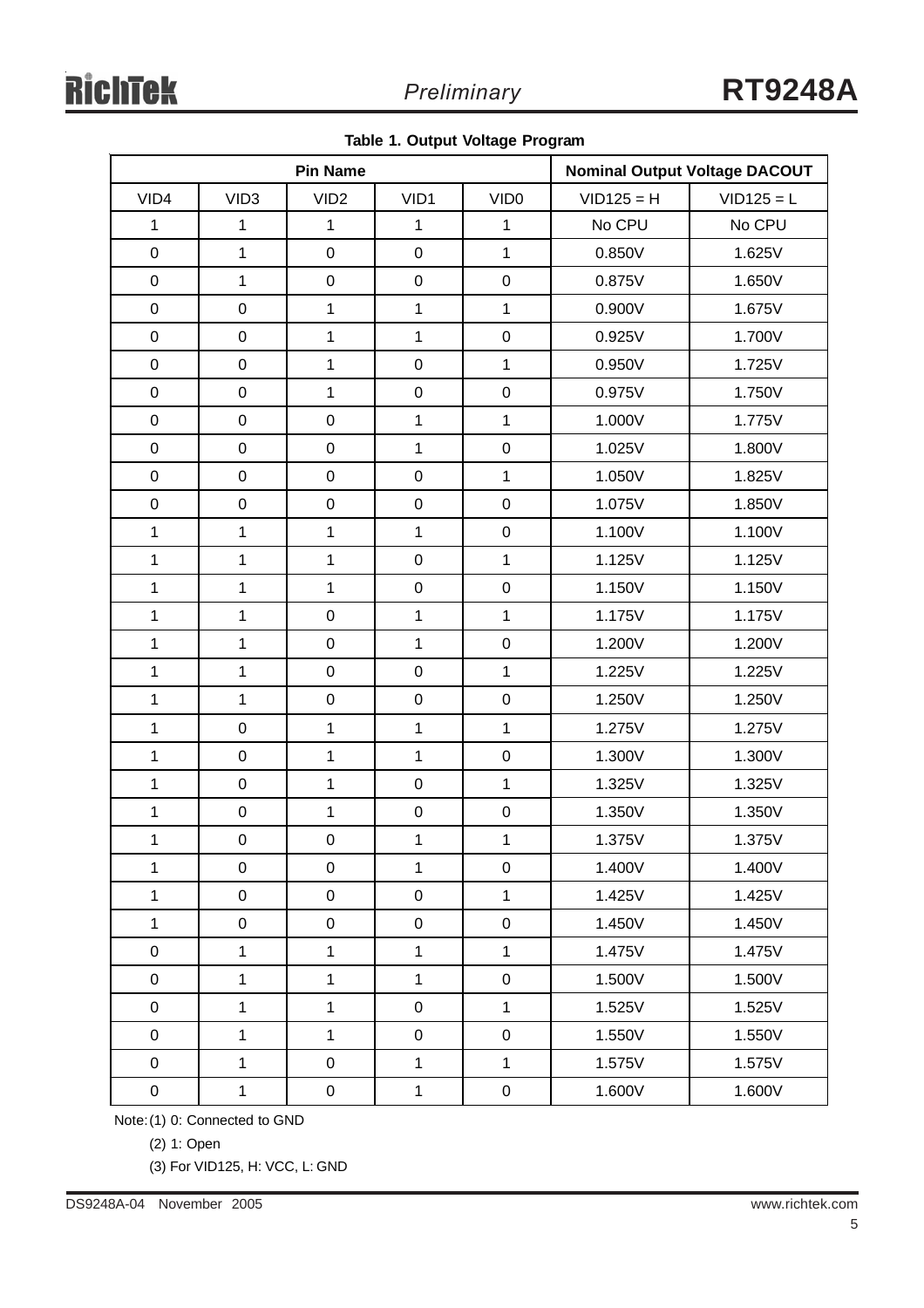

### **Absolute Maximum Ratings** (Note 1)

| • Package Thermal Resistance  |  |
|-------------------------------|--|
|                               |  |
|                               |  |
|                               |  |
|                               |  |
| • ESD Susceptibility (Note 2) |  |
|                               |  |
|                               |  |

### **Recommended Operating Conditions** (Note 3)

### **Electrical Characteristics**

#### ( $V_{CC}$  = 5V, T<sub>A</sub> = 25°C, unless otherwise specified)

| <b>Parameter</b>                |                    | Symbol                     | <b>Test Conditions</b>  | Min                      | <b>Typ</b>    | <b>Max</b> | <b>Units</b> |
|---------------------------------|--------------------|----------------------------|-------------------------|--------------------------|---------------|------------|--------------|
| V <sub>cc</sub> Supply Current  |                    |                            |                         |                          |               |            |              |
| Nominal Supply Current          |                    | $I_{\rm CC}$               | PWM 1,2,3 Open<br>--    |                          | 12            | --         | mA           |
| <b>Power-On Reset</b>           |                    |                            |                         |                          |               |            |              |
| <b>POR Threshold</b>            |                    | $V_{CCRTH}$                | $V_{CC}$ Rising         | 4.0                      | 4.2           | 4.5        | V            |
| <b>Hysteresis</b>               |                    | <b>V<sub>CCHYS</sub></b>   |                         | 0.2                      | 0.5           | --         | V            |
| V <sub>DVD</sub> Threshold      | Trip (Low to High) | <b>V</b> <sub>DVDTP</sub>  | Enable                  | 0.9                      | 1.0           | 1.1        | V            |
|                                 | <b>Hysteresis</b>  | <b>V</b> <sub>DVDHYS</sub> |                         | $\overline{\phantom{a}}$ | 70            | --         | mV           |
| <b>Oscillator</b>               |                    |                            |                         |                          |               |            |              |
| <b>Free Running Frequency</b>   |                    | $f_{\rm OSC}$              | $R_{RT} = 12k\Omega$    | 170                      | 200           | 230        | kHz          |
| Frequency Adjustable Range      |                    | t <sub>osc_ad</sub>        |                         | 50                       | $-$           | 400        | kHz          |
| Ramp Amplitude                  |                    | $\Delta V_{\rm{OSC}}$      | $R_{RT} = 12k\Omega$    | $\overline{\phantom{a}}$ | 1.9           | --         | V            |
| Ramp Valley                     |                    | $V_{\rm RV}$               |                         | $-$                      | 1.0           | --         | V            |
| Maximum On-Time of Each Channel |                    |                            |                         | 62                       | 66            | 75         | %            |
| RT Pin Voltage                  |                    | $V_{RT}$                   | $R_{RT} = 12k\Omega$    | 0.94                     | 1.0           | 1.06       | V            |
| <b>Reference and DAC</b>        |                    |                            |                         |                          |               |            |              |
| <b>DACOUT Voltage Accuracy</b>  |                    |                            | VRD10, $V_{DAC} \ge 1V$ | $-1$                     | --            | $+1$       | %            |
|                                 |                    | $\Delta V_{DAC\_10}$       | VRD10, $V_{DAC}$ < 1V   | $-10$                    | --            | $+10$      | mV           |
| <b>DACOUT Voltage Accuracy</b>  |                    | $\Delta V_{DAC\_9}$        | VRM9                    | $-1$                     | $\sim$ $\sim$ | $+1$       | %            |

*To be continued*

6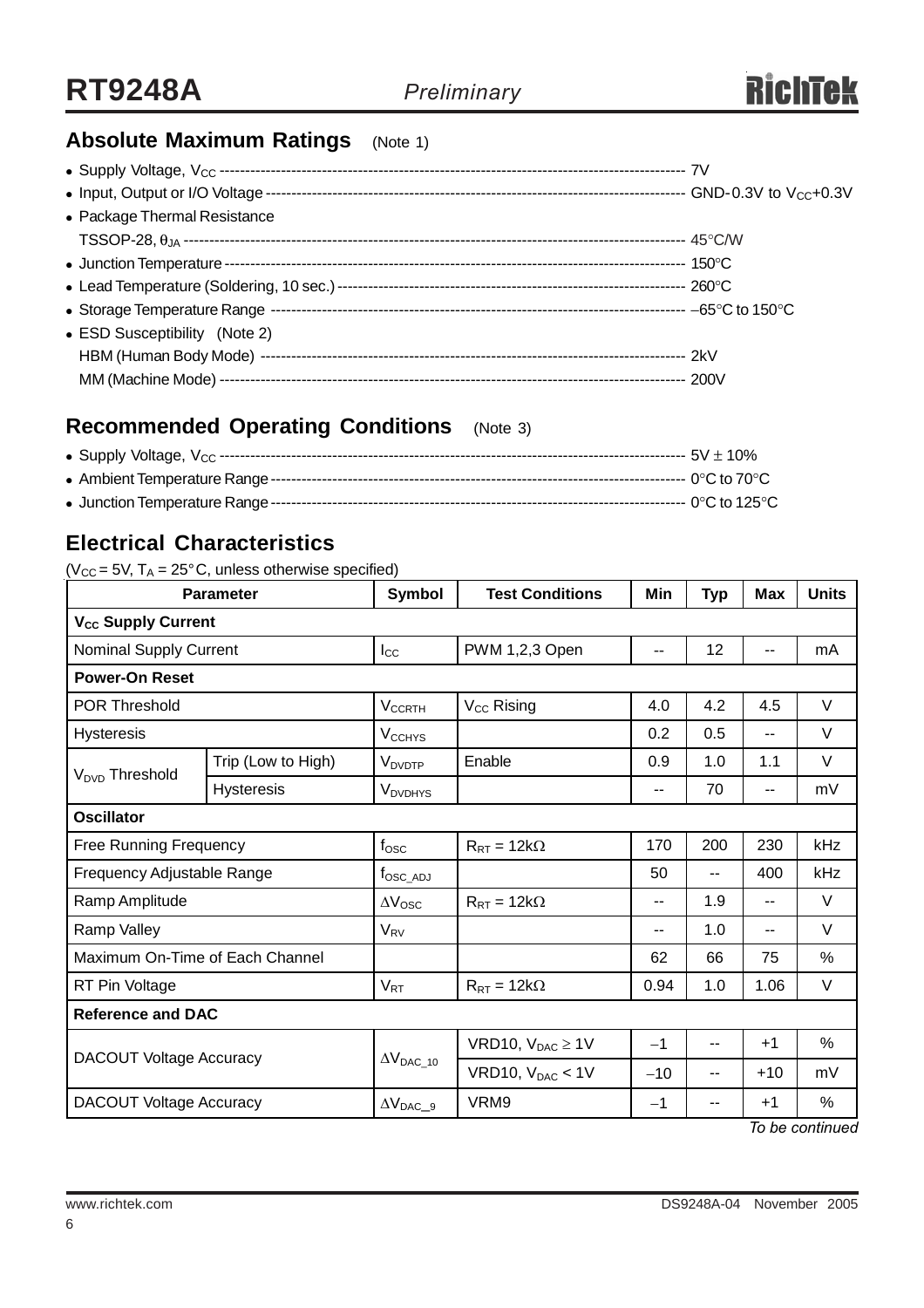# RichTek

| <b>Parameter</b>                    | Symbol                 | <b>Test Conditions</b> | Min                      | <b>Typ</b>               | <b>Max</b>               | <b>Units</b> |  |  |
|-------------------------------------|------------------------|------------------------|--------------------------|--------------------------|--------------------------|--------------|--|--|
| DAC (VID0-VID4) Input Low           | <b>VILDAC</b>          |                        | --                       | $-$                      | 0.4                      | V            |  |  |
| DAC (VID0-VID4) Input High          | <b>VIHDAC</b>          |                        | 0.8                      | $\overline{\phantom{a}}$ | --                       | V            |  |  |
| VID125 Input for VRM9               | V <sub>VID125_9</sub>  |                        | --                       | $-$                      | 0.4                      | V            |  |  |
| VID125 Input for VRD10              | V <sub>VID125_10</sub> |                        | 0.8                      | $\overline{a}$           | $-$                      | V            |  |  |
| DAC (VID0-VID125) Bias Current      | <b>BIAS_DAC</b>        |                        | 35                       | 50                       | 65                       | μA           |  |  |
| <b>VOSS Pin Voltage</b>             | V <sub>VOSS</sub>      | $RVoss = 100k\Omega$   | 0.95                     | 1.0                      | 1.15                     | V            |  |  |
| <b>Error Amplifier</b>              |                        |                        |                          |                          |                          |              |  |  |
| DC Gain                             |                        |                        | $\overline{\phantom{a}}$ | 85                       | $\overline{\phantom{a}}$ | dB           |  |  |
| <b>Gain-Bandwidth Product</b>       | <b>GBW</b>             |                        | $-$                      | 10                       | --                       | <b>MHz</b>   |  |  |
| <b>Slew Rate</b>                    | <b>SR</b>              | $COMP = 10pF$          | --                       | 3                        | $\overline{\phantom{a}}$ | $V/\mu s$    |  |  |
| <b>Current Sense GM Amplifier</b>   |                        |                        |                          |                          |                          |              |  |  |
| ISP 1,2,3 Full Scale Source Current | <b>I</b> ISPFSS        |                        | 60                       | --                       | --                       | μA           |  |  |
| ISP 1,2,3 Current for OCP           | <b>ISPOCP</b>          |                        | 90                       | --                       |                          | μA           |  |  |
| <b>Protection</b>                   |                        |                        |                          |                          |                          |              |  |  |
| <b>IMAX Voltage</b>                 | <b>VIMAX</b>           | $R_{IMAX} = 10k$       | 0.94                     | 1.0                      | 1.06                     | V            |  |  |
| <b>SS Current</b>                   | Iss                    | $V_{SS} = 1V$          | $-$                      | 13                       | $-$                      | μA           |  |  |
| Over-Voltage Trip (VSEN/DACOUT)     | <b>AOVT</b>            |                        | --                       | 140                      | --                       | %            |  |  |
| <b>Power Good</b>                   |                        |                        |                          |                          |                          |              |  |  |
| Lower Threshold (VSEN/DACOUT)       | $V_{PG-}$              | <b>VSEN Rising</b>     | --                       | 92                       | --                       | $\%$         |  |  |
| <b>Output Low Voltage</b>           | V <sub>PGL</sub>       | $I_{PG} = 4mA$         | --                       | --                       | 0.2                      | V            |  |  |

**Note 1.** Stresses listed as the above "Absolute Maximum Ratings" may cause permanent damage to the device. These are for stress ratings. Functional operation of the device at these or any other conditions beyond those indicated in the operational sections of the specifications is not implied. Exposure to absolute maximum rating conditions for extended periods may remain possibility to affect device reliability.

**Note 2.** Devices are ESD sensitive. Handling precaution recommended.

**Note 3.** The device is not guaranteed to function outside its operating conditions.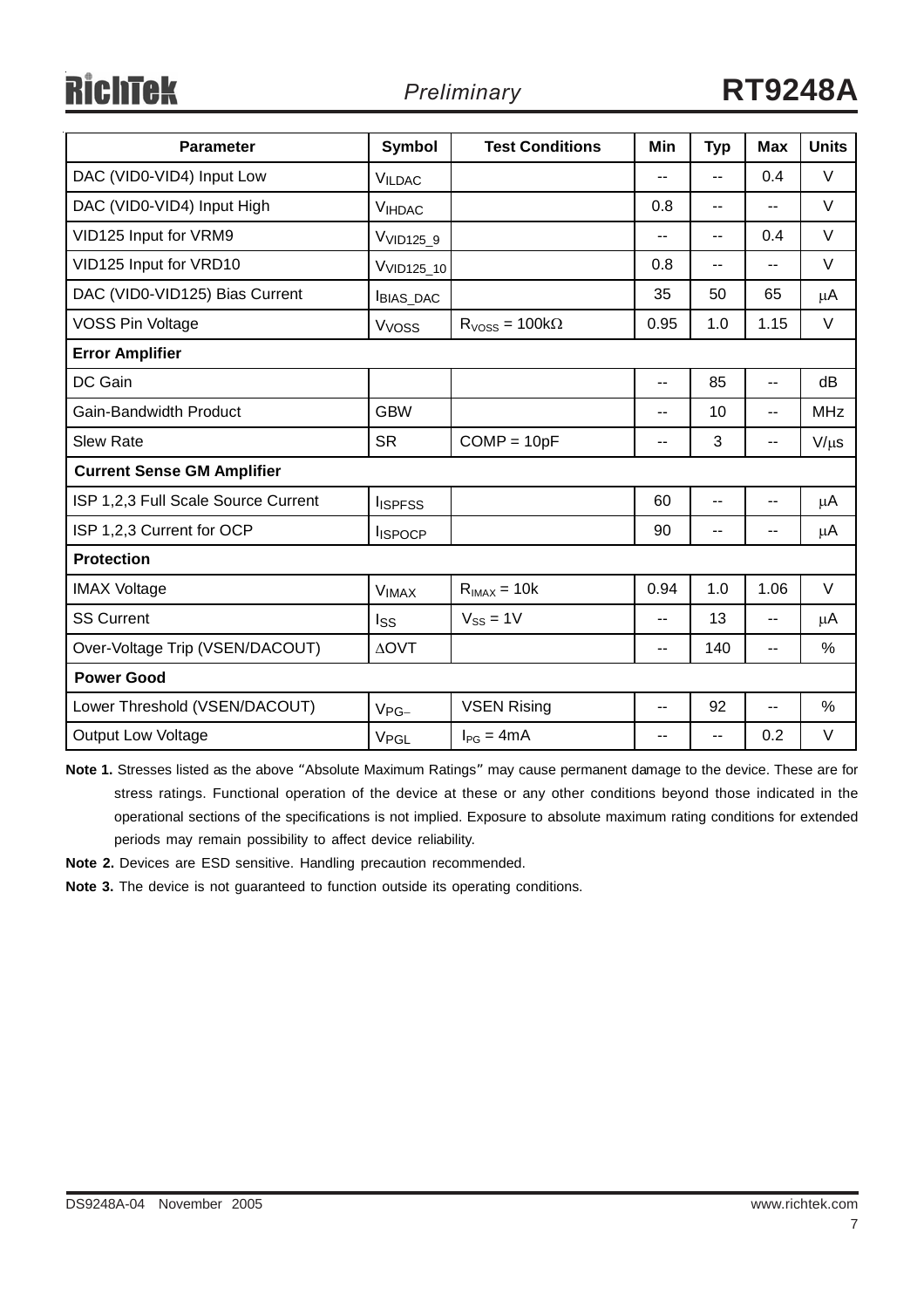### **Application Information**

RT9248A is a multi-phase DC/DC controller that precisely regulates CPU core voltage and balances the current of different power channels. The converter consisting of RT9248A and its companion MOSFET driver provides high quality CPU power and all protection functions to meet the requirement of modern VRM.

#### **Voltage Control**

RT9248A senses the CPU  $V_{\text{CORE}}$  by an precise instrumental amplifier to minimize the voltage drop on PCB trace at heavy load. VSEN & SGND are the differential inputs. VDIF is the output node of the differential voltage & the input for PGOOD & OVP sense. The internal high accuracy VID DAC allows selection of either VRM9 or VRD10 compliance via VID125 pin setting. Control loop consists of error amplifier, multi-phase pulse width modulator, driver and power components. Like conventional voltage mode PWM controller, the output voltage is locked at the  $V_{RFF}$  of error amplifier and the error signal is used as the control signal  $V_C$  of pulse width modulator. The PWM signals of different channels are generated by comparison of EA output and split-phase sawtooth wave. Power stage transforms  $V_{IN}$  to output by PWM signal on-time ratio.

#### **Current Balance**

RT9248A senses the current of low side MOSFET in each synchronous rectifier when it is conducting for channel current balance and droop tuning. The differential sensing GM amplifier converts the voltage on the sense component (can be a sense resistor or the  $R_{DS(ON)}$  of the low side MOSFET) to current signal into internal balance circuit. The current balance circuit sums and averages the current signals then produces the balancing signals injected to pulse width modulator. If the current of some power channel is greater than average, the balancing signal reduces the output pulse width to keep the balance.

#### **Load Droop**

The sensed power channel current signals regulate the reference of DAC to form a output voltage droop proportional to the load current. The droop or so-called "active voltage positioning" can reduce the output voltage ripple at load transient and the LC filter size.

#### **Fault Detection**

The chip detects  $V_{\text{CORE}}$  for over voltage and power good detection. The "hiccup mode" operation of over-current protection is adopted to reduce the short circuit current. The inrush current at the start up is suppressed by the soft start circuit through clamping the pulse width and output voltage.

#### **Phase Setting and Converter Start Up**

RT9248A interfaces with companion MOSFET drivers (like RT9600, RT9602 or RT9603 series) for correct converter initialization. The tri-state PWM output (high, low and high impedance) pins sense the interface voltage at IC POR period (both VCC and DVD trip). The channel is enabled if the pin voltage is 1.2V less than VCC. Please tie the PWM output to VCC and the current sense pins to GND or left floating if the channel is unused. For 2-Channel application, connect PWM3 high.

#### **Current Sensing Setting**

RT9248A senses the current of low side MOSFET in each synchronous rectifier when it is conducting for channel current balance and droop tuning. The differential sensing GM amplifier converts the voltage on the sense component (can be a sense resistor or the  $R_{DS(ON)}$  of the low side MOSFET) to current signal into internal circuit (see Figure 1). Be careful to choose GND sense input, ISN, of the GM amplifier for effective channel current balance.

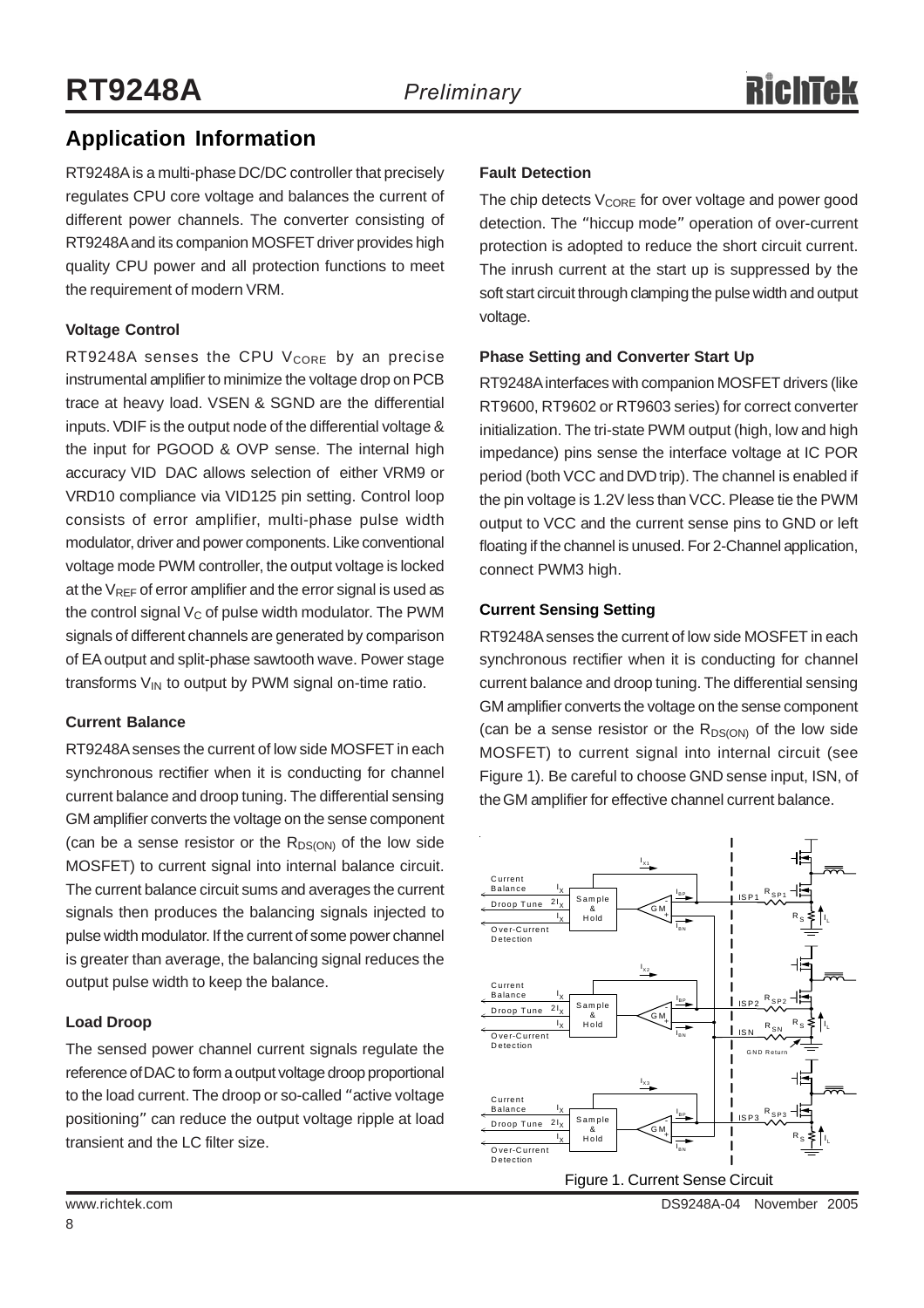The sensing circuit gets  $Ix = \frac{RX + RY}{RSP}$  by local feedback. **Protection and SS Function**  $R_{SP} = 3 \times R_{SN}$  (at 3 phase operation) to cancel the voltage drop caused by GM amplifier input bias current.  $I_X$  is sampled and held just before low side MOSFET turns off (See Figure 2). Therefore,  $lx = \frac{IL \times Rs}{RsP}$ 

| $I_{X(S/H)} = \frac{I_{L(S/H)} \times R s}{R s P}, I_{L(S/H)} = I_{L(AVG)} - \frac{V_{O}}{I} \times \frac{T_{OFF}}{2},$                   |              |
|-------------------------------------------------------------------------------------------------------------------------------------------|--------------|
| $T_{\text{OFF}} = \left[\frac{V_{\text{IN}} - V_{\text{O}}}{V_{\text{IN}}} \right] \times 5uS$ for fosc = 200kHz                          |              |
| $I_{X(S/H)}$ = $\left[ I_{L(AVG)} - \frac{V_0 - \left[ \frac{V_{IN} - V_0}{V_{IN}} \right] \times 5US}{2L} \right] \times \frac{Rs}{RsP}$ |              |
| Falling Slope = Vo/L                                                                                                                      |              |
| L(S/H)<br><b>Inductor Current</b>                                                                                                         | $I_{L(AVG)}$ |
|                                                                                                                                           |              |

PWM Signal & High Side MOSFET Gate Signal



Low Side MOSFET Gate Signal

Figure 2. Inductor Current and PWM Signal

#### **DAC Offset Voltage & Droop Tuning**

The DAC offset voltage is set by compensation network & VOSS pin external resistors by  $\left(\frac{1}{\text{Rvoss}}\right)$  ×  $\frac{1}{\text{A}}$  . R R  $1V$   $\bigcap$  Rf1  $\frac{iv}{\text{V} \text{OSS}}$   $\times$ ⎠  $\left(\frac{1}{2}\right)$ ⎝ ⎛

The S/H current signals from power channels are injected to ADJ pin to create droop voltage. VADJ = RADJ $\times$   $\Sigma$ 2Ix

The DAC output voltage decreases by VADJ to form the V<sub>CORE</sub> load droop (see Figure 3).



DS9248A-04 November 2005 www.richtek.com

For OVP, the RT9248A detects the  $V_{\text{CORE}}$  by  $V_{\text{DIF}}$  pin voltage of the differential amplifier output. Eliminate the delay due to compensation network (compared to sensing FB voltage) for fast and accurate detection. The trip point of OVP is 140% of normal output level. The PWM outputs are pulled low to turn on the low side MOSFET and turn off the high side MOSFET of the synchronous rectifier at OVP. The OVP latch can only be reset by VCC or DVD restart power on reset sequence. The PGOOD detection trip point of  $V_{\text{CORE}}$  is 92% lower than the normal level. The PGOOD open drain output pulls low when  $V_{\text{CORF}}$  is lower than the trip point. For VID jumping issue, only power fail conditions (VCC & DVD are lower than trip point or OVP) reset the output low.

Soft-start circuit generates a ramp voltage by charging external capacitor with 13μA current after IC POR acts. The PWM pulse width and  $V_{\text{CORE}}$  are clamped by the rising ramp to reduce the inrush current and protect the power devices.

Over-current protection trip point is set by the resistor  $R_{IMAX}$ connected to IMAX pin. OCP is triggered if one channel S/H current signal  $I_X > \left(\frac{0.6 V}{R_{IMAX}}\right) \times 1.4$ . Controller forces PWM output latched at high impedance to turn off both high and low side MOSFETs in the power stage and initial the hiccup mode protection. The SS pin voltage is pulled low with a 13μA current after it is less than 90% VCC. The converter restarts after SS pin voltage < 0.2V. Three times of OCP disable the converter and only release the latch by POR acts (see Figure 4).  $\frac{10 \text{ V}}{1 \text{ max}}$   $\times$ ⎠  $\left(\frac{0.6V}{2}\right)$ ⎝  $\big($ 

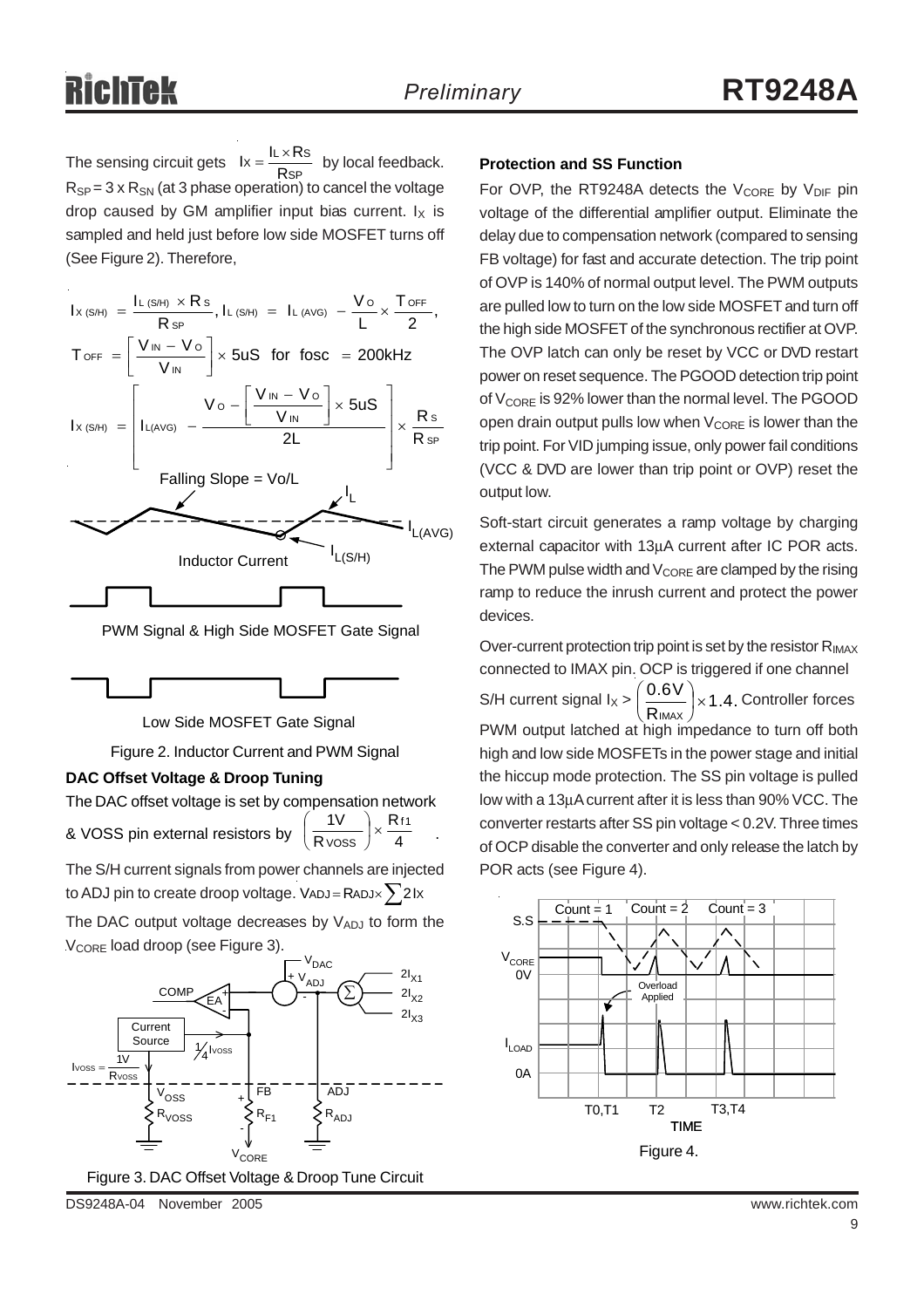### **3-Phase Converter and Components Function Grouping**



### **Design Procedure Suggestion**

#### **Voltage Loop Setting**

- a. Output filter pole and zero (Inductor, output capacitor value & ESR).
- b. Error amplifier compensation & sawtooth wave amp litude (compensation network).
- c. Kelvin sense for  $V_{\text{CORF}}$ .

#### **Current Loop Setting**

- a. GM amplifier S/H current (current sense component R<sub>DS(ON)</sub>, ISPx & ISN pin external resistor value, keep ISPx current < 60μA at full load condition for better load line linearity).
- b. Over-current protection trip point (IMAX pin resistor, keep ISPx current < 90μA at OCP condition for precision issue).

#### **VRM Load Line Setting**

- a. Droop amplitude (ADJ pin resistor).
- b. No load offset (additional resistor in compensation network).
- c. DAC offset voltage setting (VOSS pin & compen sation network resistor).

#### **Power Sequence & SS**

DVD pin external resistor and SS pin capacitor.

#### **PCB Layout**

- a. Kelvin sense for current sense GM amplifier input.
- b. Refer to layout guide for other item.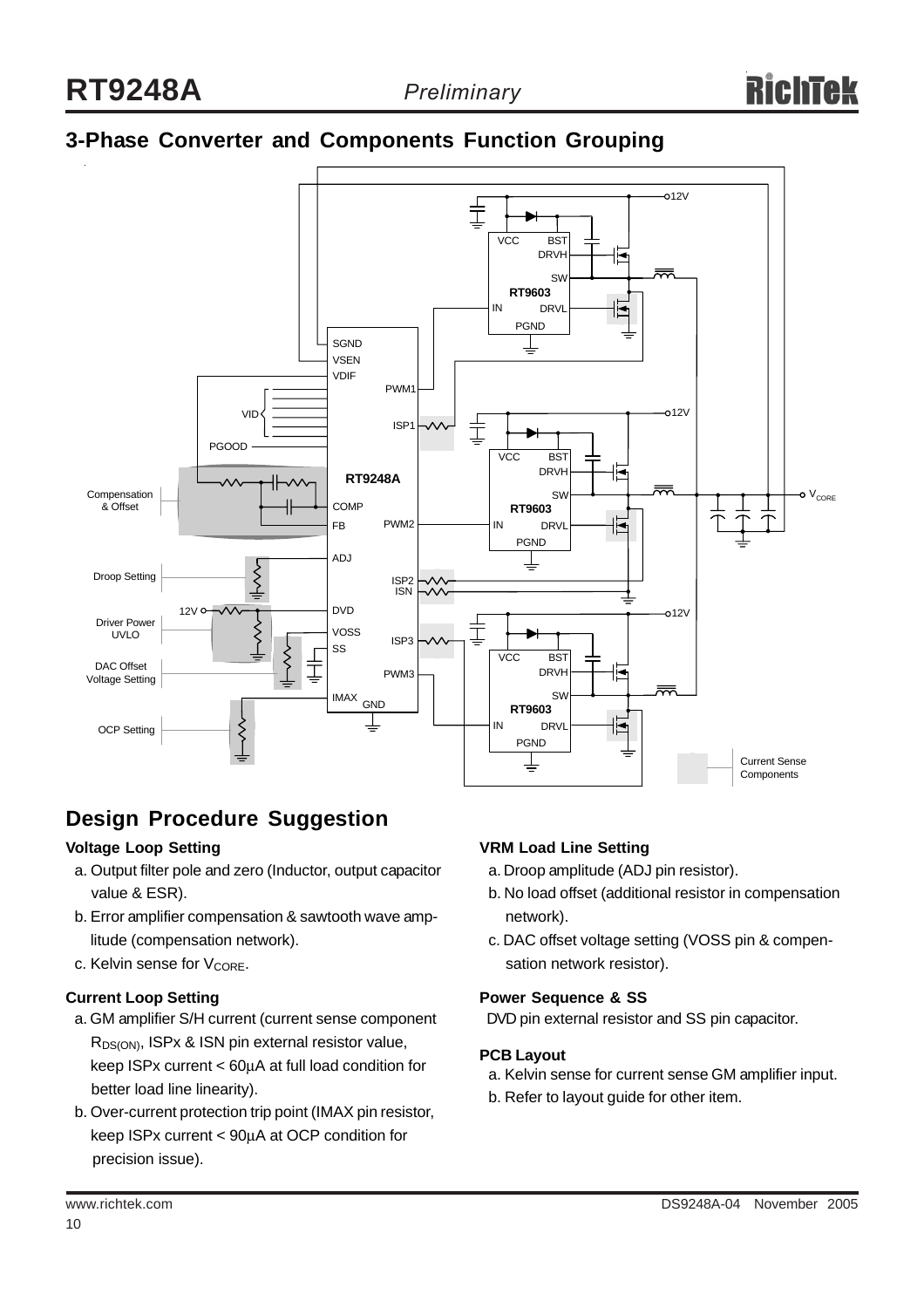### **Design Example**

#### **Given:**

Apply for three phase converter

 $V_{IN} = 12V$  $V_{\text{CORF}} = 1.5V$  $I_{\text{LOAD}}$  (max) = 60A  $V_{DROOP} = 120$ mV at full load OCP trip point set at 30A for each channel (S/H)  $R_{DS(ON)} = 6m\Omega$  of low side MOSFET at 27°C

 $L = 2uH$ 

 $C_{\text{OUT}} = 9,000 \mu F$  with  $2m\Omega$  ESR.

#### **1. Compensation Setting**

a. Modulator Gain, Pole and Zero:

From the following formula:

Modulator Gain =  $\frac{1}{\sqrt{RAMP}} = \frac{1}{1.91 \times 3} = 4.2$  (12.46dB) IN V V 12V 1.9V $\times\frac{3}{5}$ 

where V<sub>RAMP</sub>: ramp amplitude of sawtooth wave

LC Filter Pole =  $\frac{1}{2\pi} \times \sqrt{LC}$  = 1.2kHz and 1 *π*

ESR Zero =  $\frac{1}{2\pi x ESRxC$ OUT = 8.8kHz 1 2π x ESR x C

b. EA Compensation Network:

Select R1 = 2.4kΩ, R2 = 24kΩ, C1 = 6.6nF, C2 = 33pF and use the type 2 compensation scheme shown in Figure 5.

![](_page_10_Figure_18.jpeg)

#### Figure 5.

From the following formulas:

 $\sqrt{2}$ ⎠  $\left(\frac{C_1 \times C_2}{2}\right)$ ⎝  $\big($ +  $=\frac{1}{2\pi \times R_2 \times C_1}$ , F<sub>P</sub> =  $\frac{1}{2\pi \times R_1 \times C_1}$ 1 + C 2  $2x \left( \frac{C_1 \times C_2}{2} \right)$ P 2 X U 1 Z  $F_z = \frac{1}{2\pi x R_2 x C_1}, F_P = \frac{1}{2\pi x R_2 x}$ *C C*  $\pi$  x R<sub>2</sub> x C<sub>1</sub><sup> $\pi$ </sup> 2π x R<sub>2</sub> x  $\left(\frac{C_1 \times C_2}{C_1} \right)$ 1 2 Middle Band Gain =  $\frac{R}{R}$ 

By calculation, the  $F_Z = 1$ kHz,  $F_P = 200$ kHz and Middle Band Gain is 10 (i.e 20dB).

 The asymptotic bode plot of EA compensation and PWM loop gain is shown as Figure 6.

![](_page_10_Figure_24.jpeg)

### **2. Droop & DAC Offset Setting**

For each channel the load current is  $60A / 3 = 20A$ and the ripple current, ΔIL, is given as:

$$
5us \times \frac{1.5V}{2uH} \times \left(1 - \frac{1.5V}{12V}\right) = 3.28A
$$

The load current,  $I_L$ , at S/H is  $20A - \frac{\Delta I_L}{2} = 18.36A$ . Using the following formula to select the appropriate  $I_{X (MAX)}$  for the S/H of GM amplifier:

$$
I_{X\, (MAX)}\ =\ \frac{R_{DS(ON)}\ \times 18.36A}{R_{SP}}
$$

The suggested  $I_X$  is in the order of 40 to 50 $\mu$ A, select  $R_{SP} = 2.4k\Omega$  then  $I_{X (MAX)}$  will be 45.9µA.

$$
V_{DROOP} = 120 \text{mV} = 45.9 \mu\text{A} \times 2 \times 3 \text{ (phase no.)} \times
$$

R<sub>ADJ</sub>, therefore R<sub>ADJ</sub> will be 435Ω.

The R<sub>DS(ON)</sub> of MOSFET varies with temperature rise. When the low side MOSFET working at 70°C and  $5000$ ppm/ $\degree$ C temperature coefficient of R<sub>DS(ON)</sub>, the  $R_{DS(ON)}$  at 70 $\degree$ C is given as:

 $6m\Omega \times \{1 + (70^{\circ}C - 27^{\circ}C) \times 5000$ ppm/ $^{\circ}C\} = 7.3m\Omega$ .

RADJ at 70°C is given as:

 $R_{ADJ-27°C} \times (R_{DS(ON)-27°C} / R_{DS(ON)-70°C}) = 358\Omega$ 

#### **3. Over-Current Protection Setting**

OCP trip point set at 30A for each channel,

$$
I_X=\frac{R_{DS(ON)}\times 30A}{R_{SP}}=1.4\times\frac{0.6V}{R_{IMAX}},\; R_{IMAX}=11.2k\Omega
$$

Take the temperature rise into account, the  $R_{IMAX}$  at 70°C will be:

 $R_{IMAX 27°C} \times (R_{DS(ON)27°C} / R_{DS(ON)70°C}) = 9.2k\Omega$ 

#### **4. Soft-Start Capacitor Selection**

 $C_{SS} = 0.1 \mu F$  is the suitable value for most application.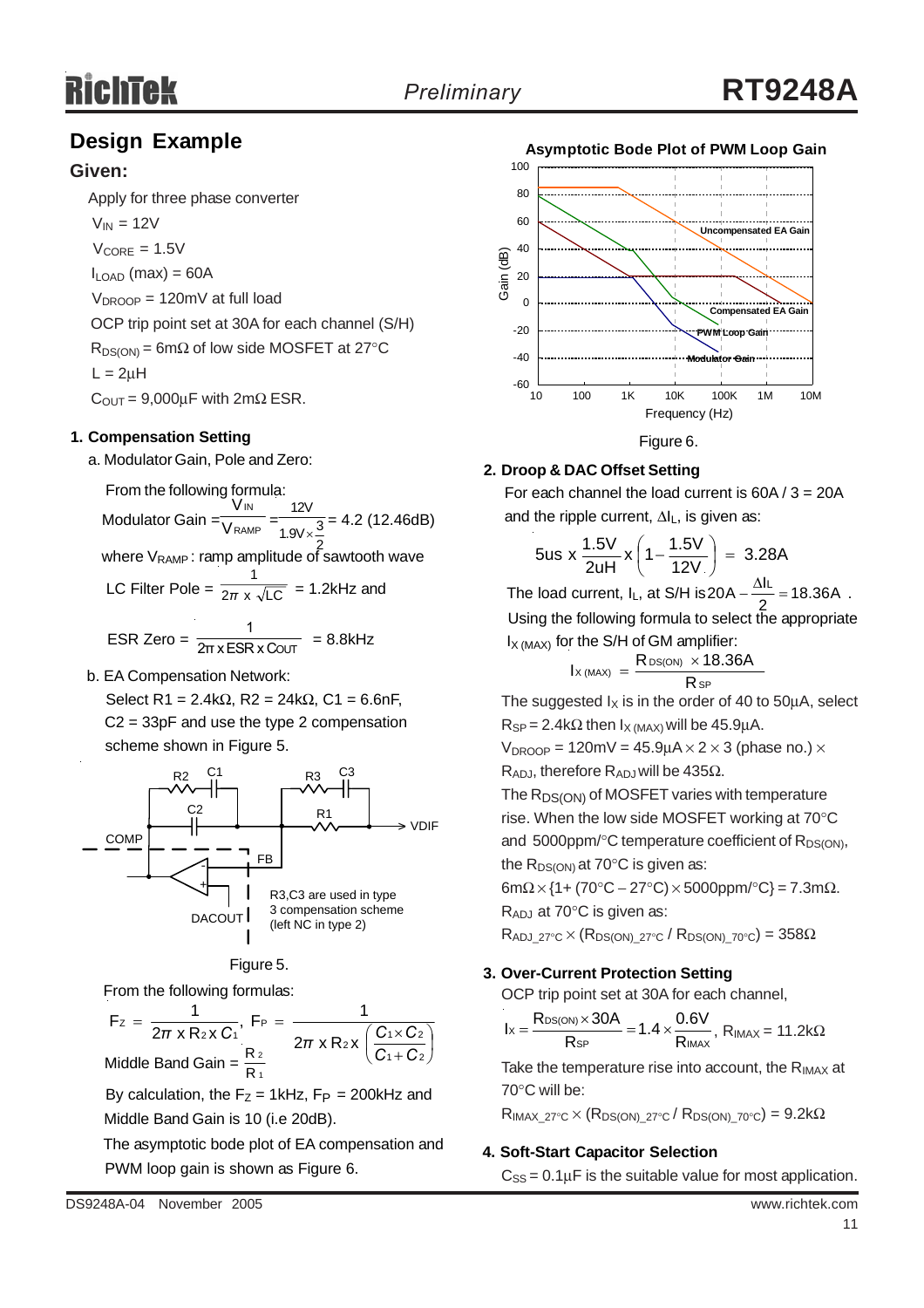### **Layout Guide**

Place the high-power switching components first, and separate them from sensitive nodes.

**1. Most critical path: the current sense circuit is the most sensitive part of the converter. The current sense resistors tied to ISP1,2,3 and ISN should be located not more than 0.5 inch from the IC and away from the noise switching nodes. The PCB trace of sense nodes should be parallel and as short as possible. Kelvin** connection of the sense component (additional sense resistor or MOSFET R<sub>DS(ON)</sub>) ensures the accurate **stable current sensing.**

### **Keep well Kelvin sense to ensure the stable operation!**

- 2. Switching ripple current path:
	- a. Input capacitor to high side MOSFET.
	- b. Low side MOSFET to output capacitor.
	- c. The return path of input and output capacitor.
	- d. Separate the power and signal GND.
	- e. The switching nodes (the connection node of high/low side MOSFET and inductor) is the most noisy points. Keep them away from sensitive small-signal node.
	- f. Reduce parasitic R, L by minimum length, enough copper thickness and avoiding of via.
- 3. MOSFET driver should be closed to MOSFET.
- 4. The compensation, bypass and other function setting components should be near the IC and away from the noisy power path.

![](_page_11_Figure_16.jpeg)

Figure 7. Power Stage Ripple Current Path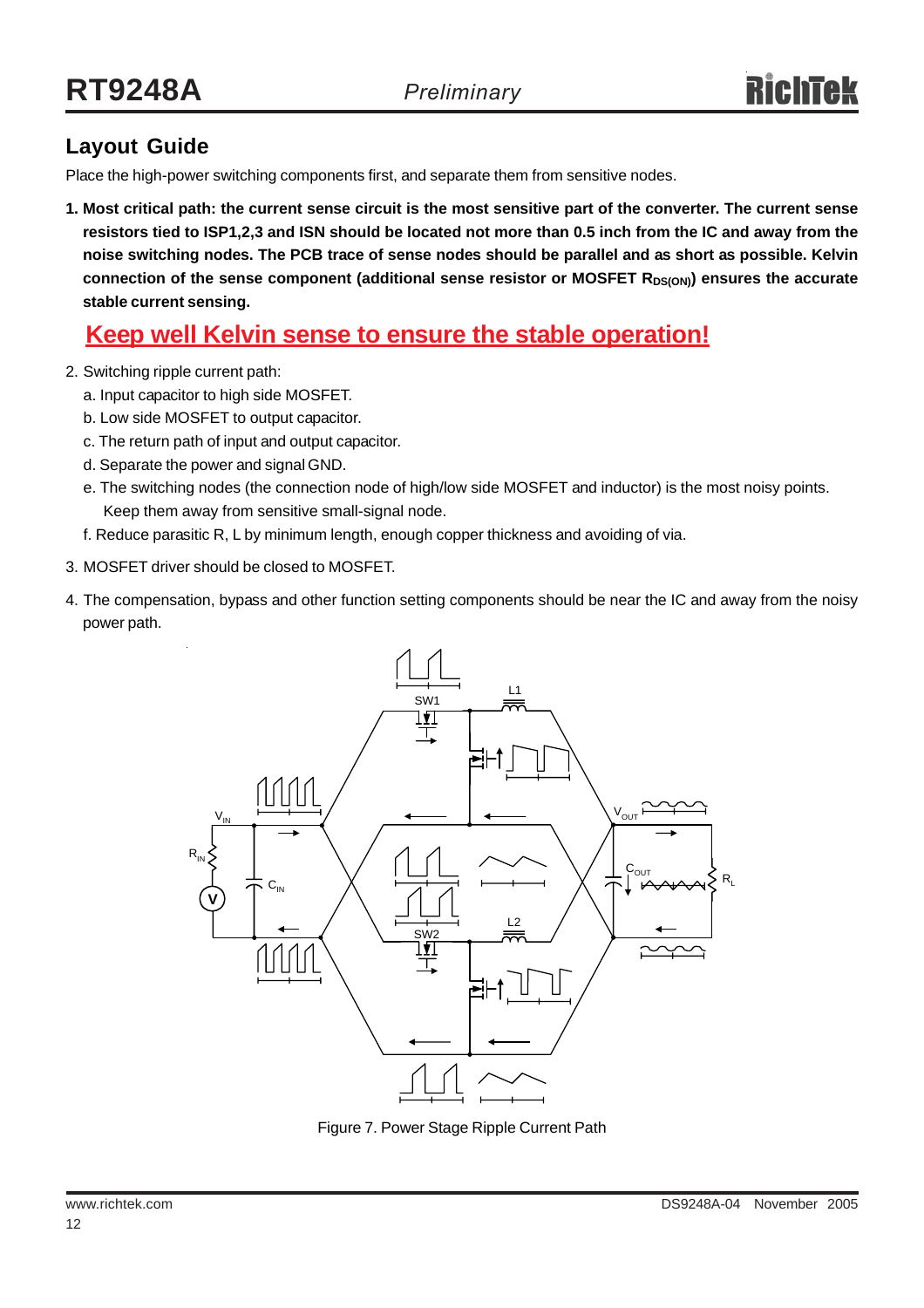# **RichTek**

![](_page_12_Figure_3.jpeg)

Figure 8. Layout Consideration